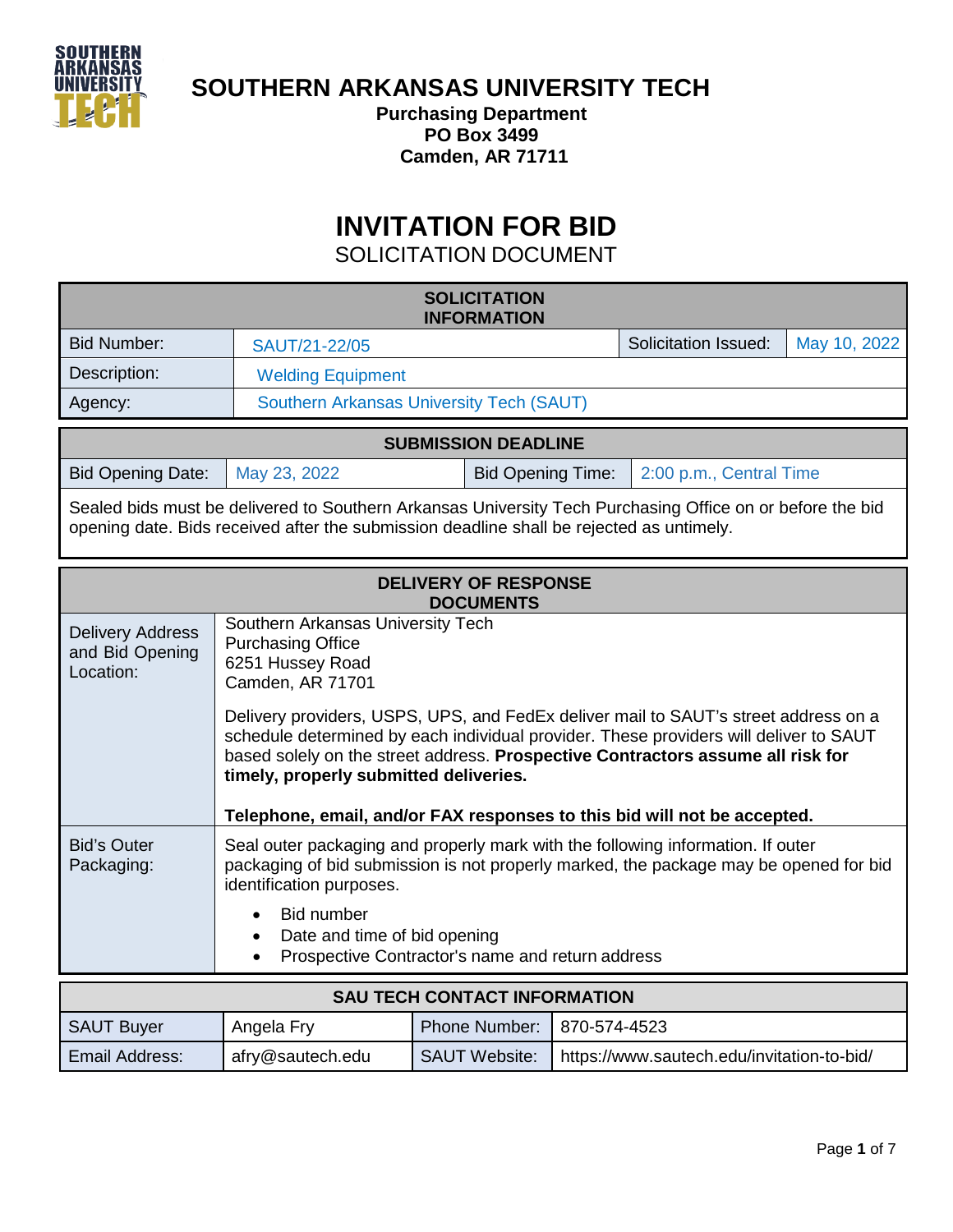#### **SECTION 1 – REQUIREMENTS**

• *Do not provide responses to items in this section unless specifically and expressly required.*

#### **1.1 INTRODUCTION**

This Invitation for Bid (IFB) is issued by the Southern Arkansas University Tech (SAUT) in order to obtain pricing for Welding Equipment for the SAU Tech Career Academy.

#### **1.2 BID OPENING**

- A. The bid opening will be in the SAUT Purchasing Office at the date and time specified in this solicitation document. All proposals shall be guaranteed and binding for a period of not less than sixty (60) days past the proposal opening date.
- B. Proposal openings will be open to any interested proposing party and to the public. However, openings will serve only to open, read and record the receipt of each proposal. No discussion will be entered into with any vendor as to quality or provisions.

#### **1.3 CLARIFICATION OF SOLICITATION**

- A. Submit any questions for clarification of information in this Bid Solicitation in writing via email to Angela Fry [afry@sautech.edu.](mailto:afry@sautech.edu)
	- 1. For each question submitted, Prospective Contractor should reference the specific solicitation item number to which the question refers.
	- 2. Prospective Contractors written questions will be consolidated and answered by the College as deemed appropriate. The College's written response will be posted to the SAUT website and emailed to prospective bidders. If Prospective Contractor questions are unclear or nonsubstantive in nature, the College may request clarification of question(s) or decline to answer.
- B. The Prospective Contractor should notify the buyer of any term, condition, etc. that precludes the Prospective Contractor from submitting a compliant, responsive bid. Prospective Contractors should note that it is the responsibility of the Prospective Contractor to seek resolution of all such issues, including those relating to the terms and conditions of the contract, prior to the submission of a bid.
- C. Prospective Contractors may contact the buyer with non-substantive questions at any time prior to the bid opening.
- D. An oral statement by SAUT will not be part of any contract resulting from this solicitation and may not reasonably be relied on by any Prospective Contractor as an aid to interpretation unless it is reduced to writing and expressly adopted by SAUT.

#### **1.4 DEFINITION OF TERMS**

Unless otherwise defined herein, all terms defined in Arkansas Procurement Law have the same meaning herein.

- A. "Prospective Contractor" means a responsible bidder who submits a Responsive Bid in response to this solicitation.
- B. The terms "Invitation For Bid", "IFB" and "Solicitation" are used synonymously in this document.
- C. "Responsive Bid" means a bid submitted in response to this solicitation that conforms in all material respects to this IFB.
- D. "Bid Submission Requirement" means a task a Prospective Contractor must complete when submitting a bid response. These requirements will be distinguished by using the term "shall" or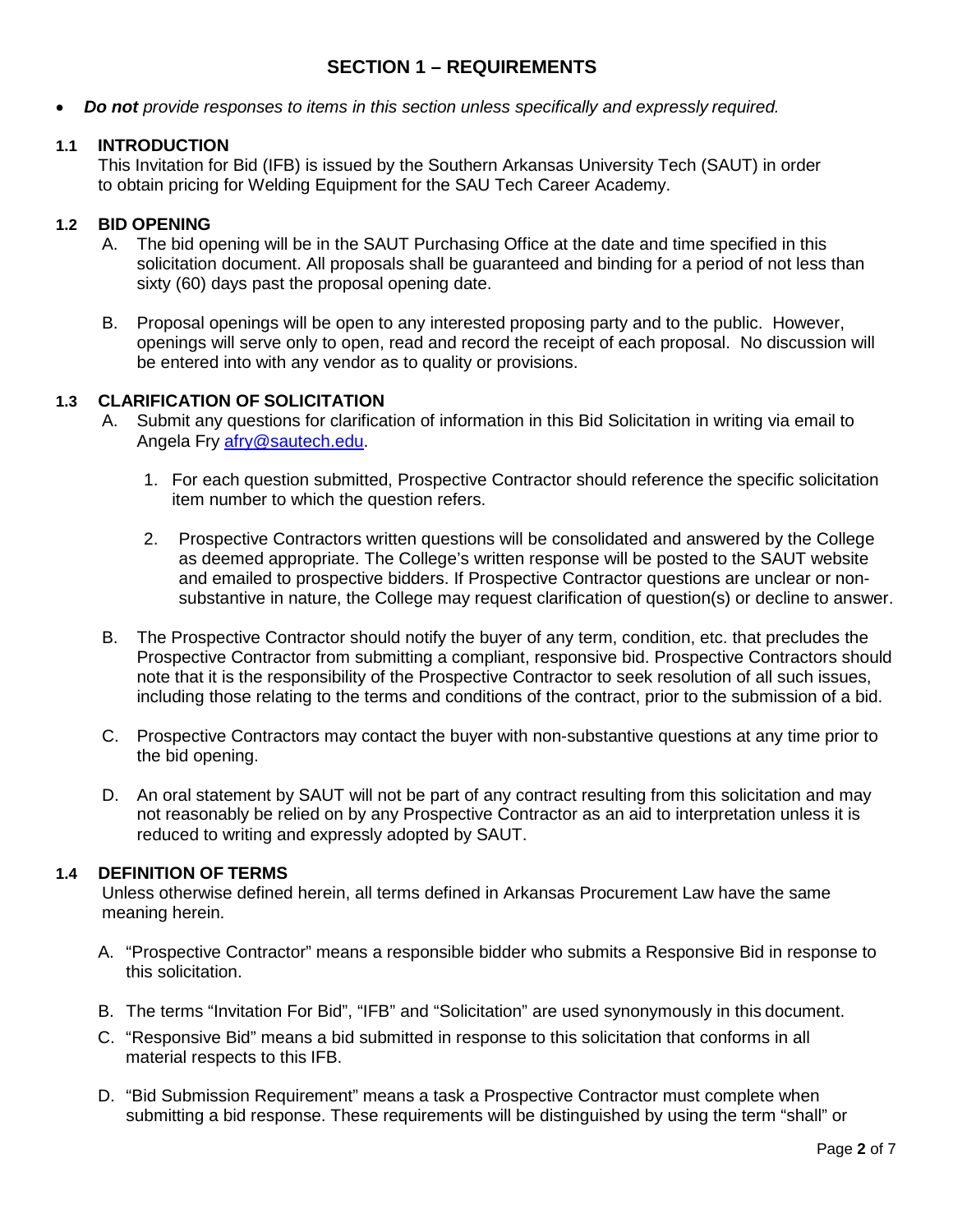"must" in the requirement. "Requirement" means something required.

- E. ""Requirement" means a specification that a Contractor's commodity must and/or service shall meet or exceed in the performance of its contractual duties under any contract awarded as a result of this IFB. These specifications will be distinguished by using the terms "shall" or "must" in the requirement.
- F. "State" means the State of Arkansas. When the term "State" is used herein to reference any obligation of the State under a contract that results from this solicitation, that obligation is limited to the Department using such a contract.
- G. "SAUT, "SAU Tech", or "the College" refers to Southern Arkansas University Tech.

#### **1.5 SPECIFICATIONS**

SAUT is requiring new welding equipment as specified in Bid Form A at the end of this IFB. **Substitutions will not be accepted, as this equipment is grant specified and funded.** 

#### **1.6 DELIVERY: FOB DESTINATION**

Southern Arkansas University Tech Central Receiving Dock 6415 Spellman Road Camden, AR 71701

- A. SAUT requests delivery as soon as is possible after ordering. Extended delivery dates may be considered when in the best interest of the State.
- B. All deliveries **must** be made during normal SAUT work hours (Monday Thursday, 8am 4pm) and within the agreed upon number of days, unless otherwise arranged with the College. The Contractor **shall** give the College immediate notice of any anticipated delays that will affect the delivery requirement.
- C. Loss or damage that occurs during shipping, prior to the order being received by the College, is the Contractor's responsibility. All orders should be properly packaged to prevent damage during shipping.
- D. The College assumes no liability for commodities produced, processed or shipped in excess of the amount specified on the purchase order.

# **1.7 PAYMENT AND INVOICE PROVISIONS**

- All invoices **shall** be forwarded to the following location: Southern Arkansas University Tech Attn: Accounts Payable PO Box 3499 Camden, AR 71711
- B. Payment will be made in accordance with applicable State of Arkansas accounting procedures upon acceptance of commodity/commodities by the College. Invoices shall not be submitted in advance of delivery and acceptance. Payment will be made only after the Contractor has successfully satisfied the College as to the goods and/or services purchased.
- C. Invoice should be itemized and include the Purchase Order number and/or contract number. In addition, SAUT is not a tax-exempt institution, so apply any applicable taxes on the invoice.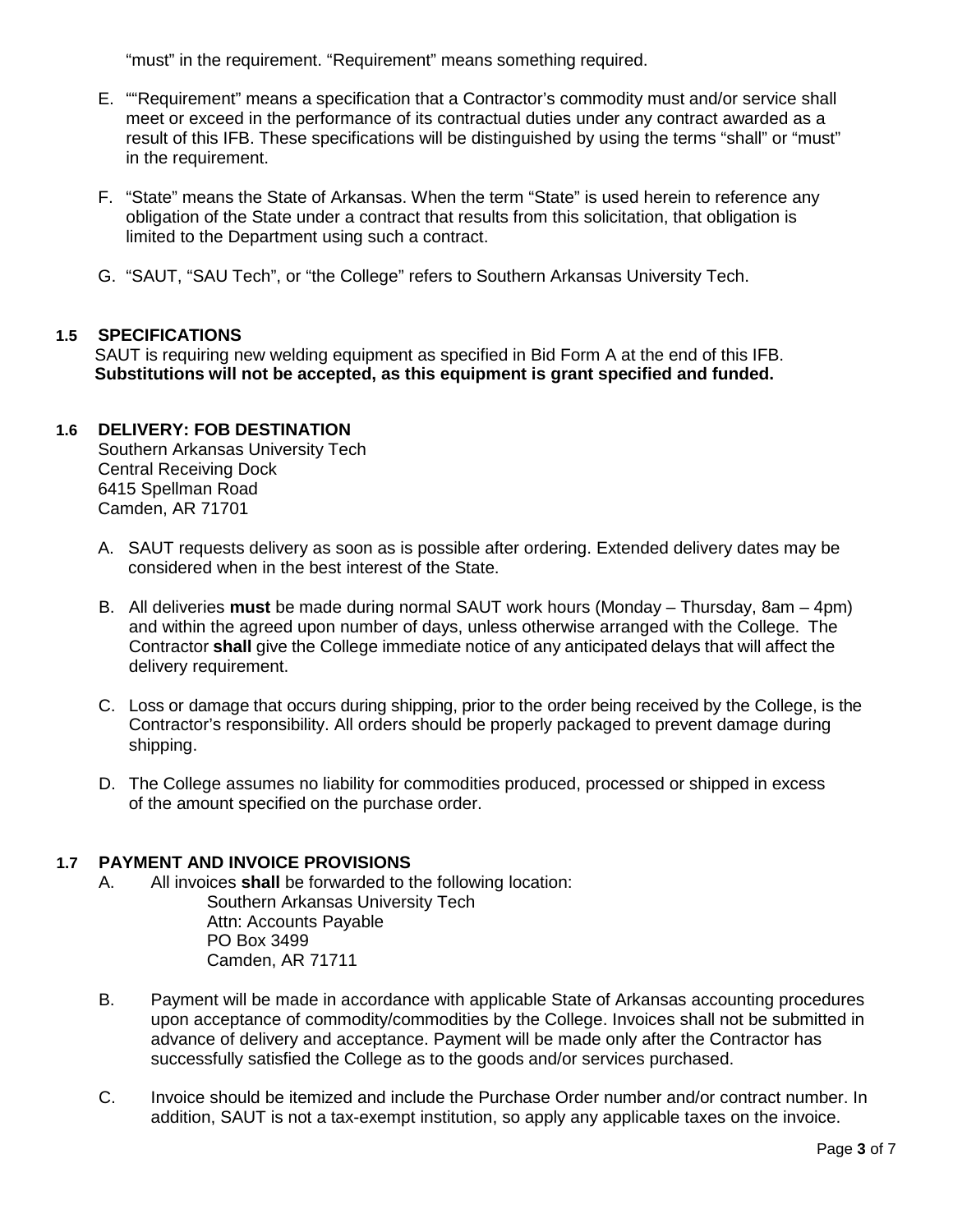D. Invoices are also accepted by email krobinso@sautech.edu.

#### **1.8 ACCEPTANCE STANDARDS**

- A. Inspection and acceptance/rejection of product(s) will be made within thirty (30) days ofreceipt.
- B. SAUT has the option to return any product(s) within the thirty (30) day timeframe for any reason.
- C. Bid **must** include a "total satisfaction" return policy for all products and **must not** impose any liability on the College for such returns.

#### **1.9 ACCEPTANCE OF REQUIREMENTS**

- A. Unless a Prospective Contractor expressly and conspicuously identifies any exception or exceptions to any of the Requirements in the Requirements Section(s) of this IFB by listing them on the *Exceptions Form* (See *Bid Response Packet*), Prospective Contractor understands and agrees its submission of a bid to represent that its bid meets all such Requirements.
- B. A Prospective Contractor's bid may be rejected if the Prospective Contractor takes exception toany Requirements in the Requirements Section(s) of this IFB.

#### **SECTION 2 – GENERAL INSTRUCTIONS AND INFORMATION**

• *Do not provide responses to items in this section unless specifically and expressly required.*

#### **2.1 ISSUING AGENCY**

SAUT Purchasing Office, as the issuing office, is the sole point of contact regarding IFB throughout this solicitation process.

#### **2.2 TYPE OF CONTRACT**

As a result of this IFB, SAUT intends to award a contract to a single Contractor.

#### **2.3 CONTRACTOR SELECTION**

Award will be made to the lowest-bidding, responsible Prospective Contractor on a firm contract, all or none basis. Once an anticipated successful vendor has been determined, the anticipated award will be posted on the SAU Tech website for at least 3 days prior to the issuance of a contract. SAU Tech shall have the right to waive the policy of the Anticipation to Award when it is in the best interest of the college.

#### **2.4 RESPONSE DOCUMENTS**

- *A. Bid Response Packet* 
	- *1.* The following are bid submission requirements and **must** be submitted as a hard copy in the original *Bid Response Packet.*
		- *a.* Original signed *Bid Signature Page*. (See *Bid Response Packet.) The signature must be that of a person authorized to contractually bind the Prospective Contractor.*
		- b. Completed *Bid Response Packet*, which **must** be in the English language.
		- c. One (1) original copy of the *Official Solicitation Price Sheet*. (See Bid Response Packet) Pricing **must** be proposed in U.S. dollars and cents.
	- 2. The following items should be submitted in the original Bid Response Packet. Forms are available from [afry@sautech.ed](mailto:afry@sautech.ed) or at https://www.sautech.edu/invitation-to-bid/.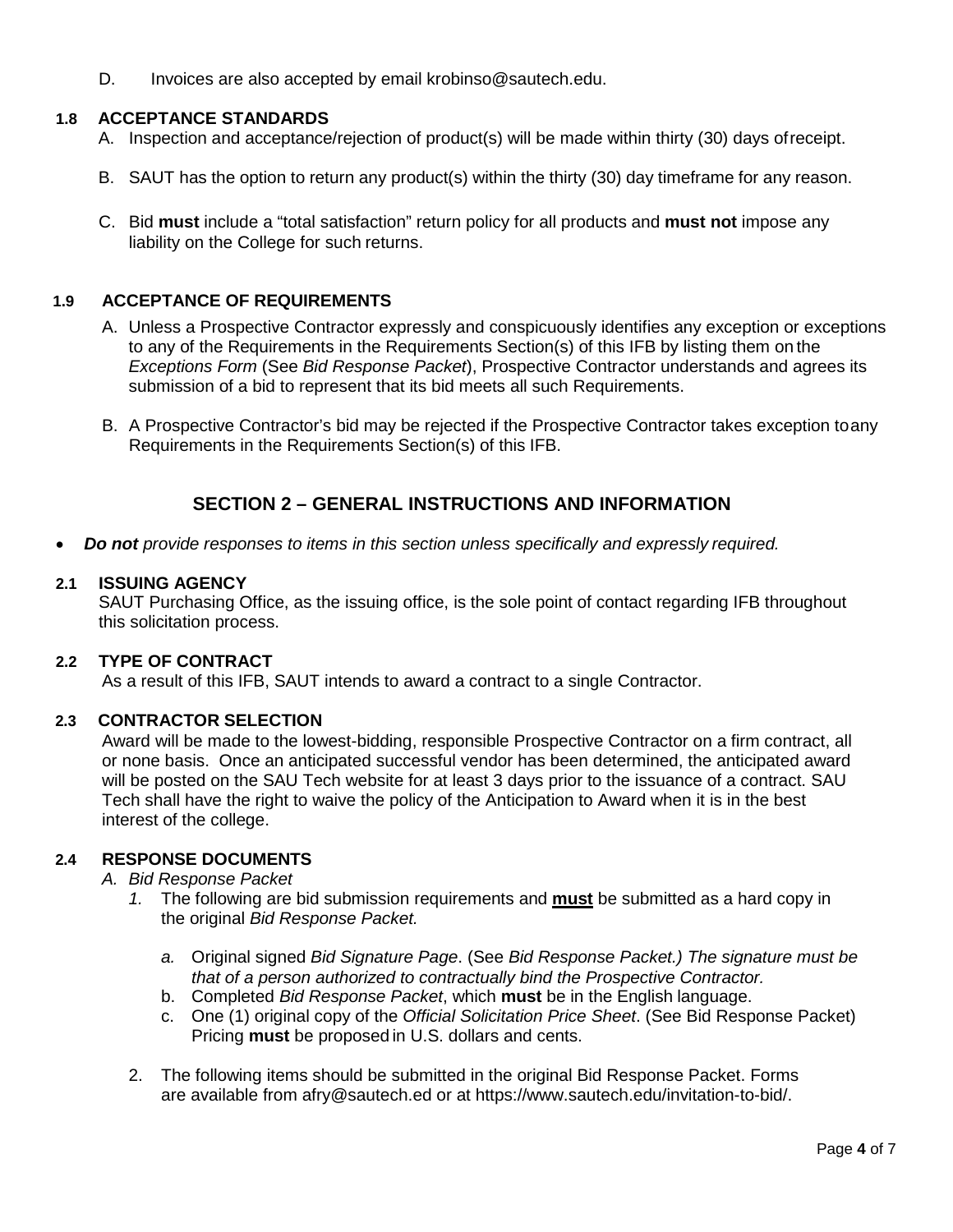- a. *EO 98-04 Contract & Grant Disclosure Form*.
- b. *Equal Opportunity Policy Form*.
- c. Illegal Immigrant Certification Form.
- d. Restriction of Boycott of Israel Form.
- e. *Voluntary Product Accessibility Template* (VPAT), if applicable.
- *3.* **DO NOT** include any other documents or ancillary information, such as a cover letter or promotional/marketing information*.*

#### **2.5 NON-DISCRIMINATION**

SAU Tech does not discriminate against any entity, company, employee, applicant for employment or any person participating in any aspect of any project based on race, creed, color, national origin, religion, sex, age, or physical or mental disability.

#### **2.6 MINORITY AND WOMEN OWNED BUSINESS POLICY**

The State of Arkansas encourages all minority businesses to compete for, win and receive contracts for goods, services and construction. The state also encourages all companies to sub-contract portions and any state contract to minority business enterprises.

#### **2.7 EQUAL OPPORTUNITY POLICY**

Act 215 (SB#1123) of 2005 requires that each entity or person interested in contracting with the State must include with its proposal response a copy of the company's EQUAL OPPORTUNITY POLICY.

#### **2.8 CERTIFICATION OF ILLEGAL IMMIGRANTS**

Pursuant to Act 157 of 2007, the successful proposer must certify prior to award of the contract that they do not employ or contract with any illegal immigrants.

#### **2.9 RESTRICTION OF BOYCOTT OF ISRAEL**

Pursuant to Arkansas Code Annotated § 25-1-503, a public entity shall not enter into a contract with a company unless the contract includes a written certification that the person or company is not currently engaged in, and agrees for the duration of the contract not to engage in, a boycott of Israel.

#### **2.10 CONTRACT DISCLOSURE OVER \$10,000 – GOVERNOR'S EXECUTIVE ORDER 98-04**

No contract for commodities or services over \$10,000, and no discretionary grant greater than \$10,000 shall be awarded, extended, amended or renewed by an agency to any bidder who has not complied with Governor's Executive Order 98-04, as required in this proposal.

Failure to make any disclosure required by Governor's Executive Order 98-04, or the violation of any rule, regulation, or policy adopted pursuant to the Order, shall be a material breach of the terms of this IFB. Any bidder who fails to make the required disclosure, or who violates any rule, regulation, or policy, shall be subject to all legal remedies available to the agency.

#### **2.11 PAST PERFORMANCE**

In accordance with provisions of State procurement law, specifically OSP Rule R5:19-11-230 (b) (1), a Prospective Contractor's past performance with the State may be used to determine if the Prospective Contractor is "responsible." Proposals submitted by Prospective Contractors determined to be nonresponsible will be disqualified.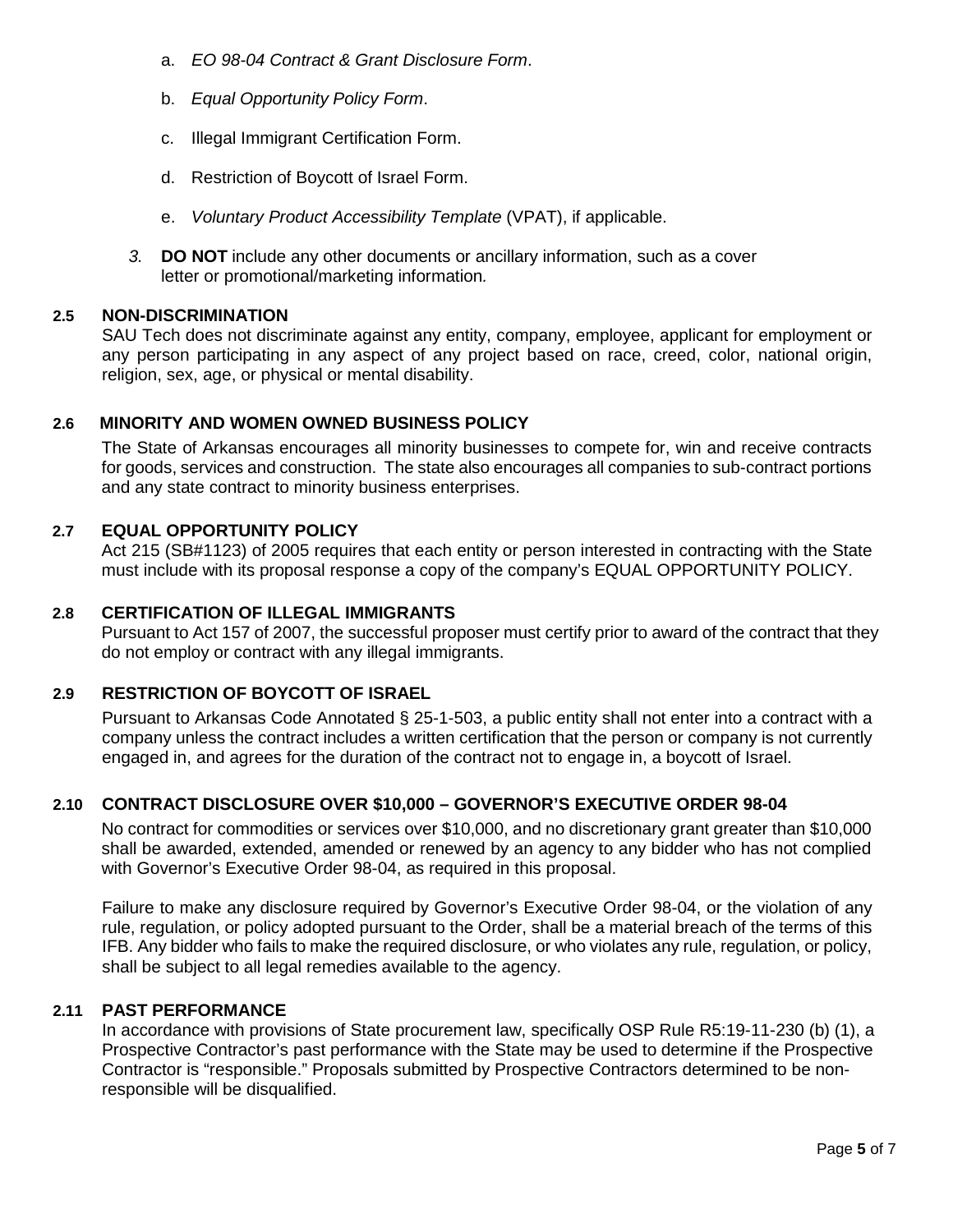#### **2.12 RESERVATION**

This IFB does not commit the College to award a contract or to pay costs incurred in the preparation of a bid in response to this request.

#### **2.13 CONDITIONS OF CONTRACT**

- A. Observe and comply with federal and State of Arkansas laws, local laws, ordinances, orders, and regulations existing at the time of, or enacted subsequent to, the execution of a resulting contract which in any manner affects the completion of the work.
- B. Indemnify and save harmless the College and all its officers, representatives, agents, and employees against any claim or liability arising from or based upon the violation of any such law, ordinance, regulation, order, or decree by an employee, representative, or subcontractor of the Contractor.

#### **2.14 ADDITIONAL TERMS AND CONDITIONS**

- B. This IFB incorporates all of the Solicitation Terms and Conditions located on the State of Arkansas TSS OSP website here (Agencies – Forms and Reporting – Solicitation Templates): [https://www.transform.ar.gov/procurement/agencies/forms-and-reporting/.](https://www.transform.ar.gov/procurement/agencies/forms-and-reporting/)
- C. Any special terms and conditions included in this solicitation **shall** override the Solicitation Terms and Conditions.
- D. Unless a Prospective Contractor expressly and conspicuously identifies any exception or exceptions to any of the terms in this bid document by listing them on the *Exceptions Form*  (See Bid Response Packet), Prospective Contractor agrees and **shall** adhere to all terms if selected as the successful Contractor. Items identified as non- negotiable may only be modified if the legal requirement is satisfied and approved by the College.